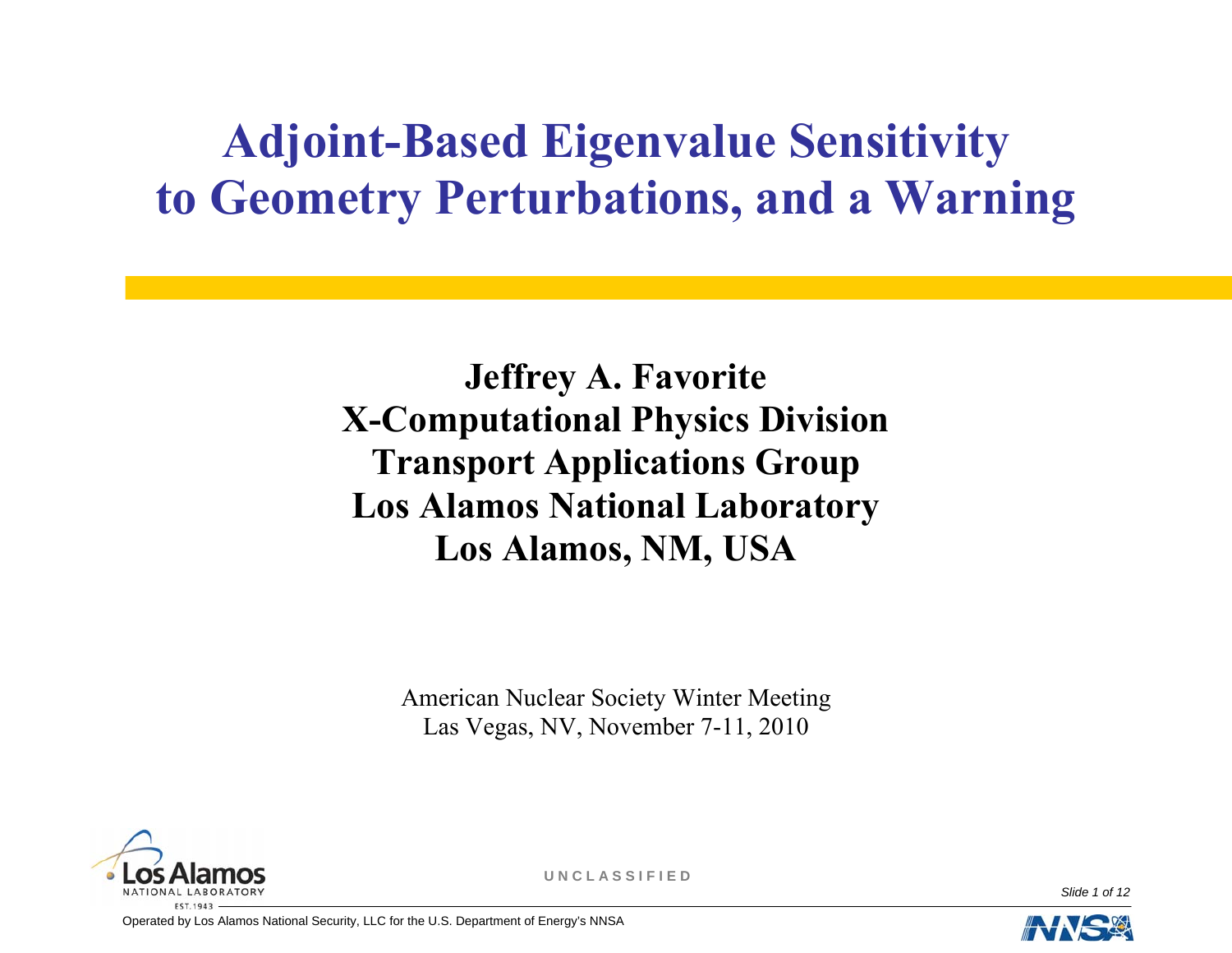#### **Introduction**

- Recently (Favorite and Bledsoe, *Annals of Nuclear Energy*, April 2010), the sensitivity of the  $\lambda$  eigenvalue ( $\lambda = 1/k_{\text{eff}}$ ) to the location of a material interface was derived from the standard adjoint-based sensitivity formula.
- These derivatives can be used in sensitivity/uncertainty analysis when dimensions are uncertain.
- The equation applies only to uniform expansions or contractions of a surface, not to surface translations or rotations.
- However, the expansion or contraction of a flat surface is equivalent to a translation parallel to its normal.



- Objectives:
	- 1. Discuss the adjoint-based sensitivity of *λ* to geometry perturbations.
	- 2. Provide examples of situations with uniform expansions or contractions of a surface.
	- 3. Discuss the importance of interactions among multiple perturbations (warning).



**U N C L A S S I F I E D**

*Slide 2 of 12* 

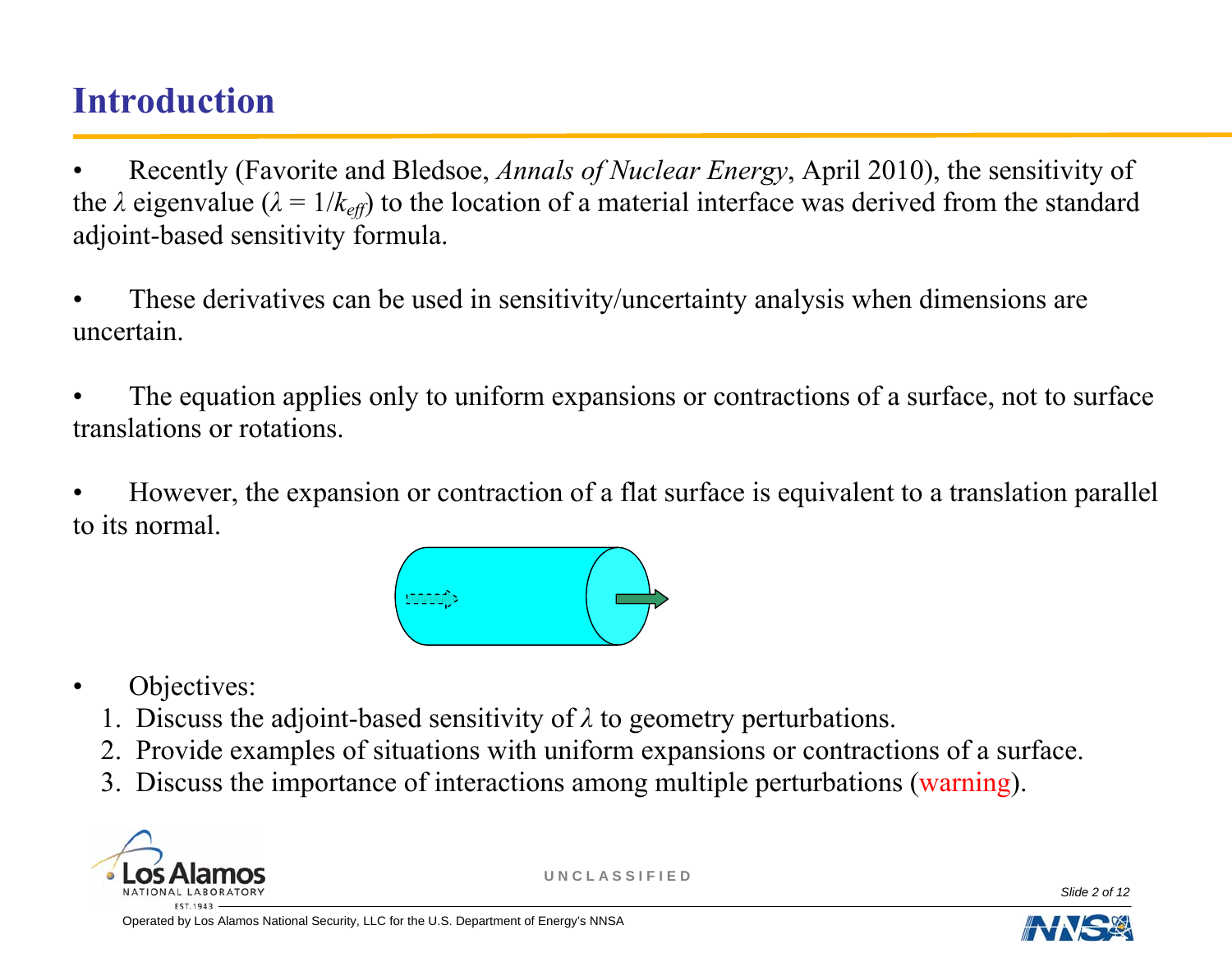## **Sensitivity Theory (1 of 2)**

The derivative of the  $\lambda$ -eigenvalue with respect to parameter  $u_n$  is

$$
\frac{d\lambda}{du_n} = \frac{\left\langle \psi_0^*, \left( \frac{dL}{du_n} - \lambda_0 \frac{dF}{du_n} \right) \psi_0 \right\rangle}{\left\langle \psi_0^*, F_0 \psi_0 \right\rangle}.
$$

*L* and *F* are the transport and fission operators, respectively.

From Fig. 1, the cross section in the vicinity of an interface can be written

 $\Sigma(r) = \Sigma_n + H(r - r_n)(\Sigma_{n+1} - \Sigma_n).$ 

The derivative with respect to the interface location  $r_n$  is

$$
\frac{d\Sigma(r_n)}{dr_n} = -\delta(r - r_n)(\Sigma_{n+1} - \Sigma_n).
$$

• Define 
$$
\Delta \Sigma_n = \Sigma_n - \Sigma_{n+1}
$$
 and get

 $\frac{(r_n)}{r} = \delta(r - r_n) \Delta \Sigma_n.$  $dr_{\rm n}$  $\frac{n}{r} = \delta(r - r)$  $d\Sigma(r)$  $\frac{\Sigma(r_n)}{\Sigma(r-r_n)} = \delta(r-r_n)\Delta\Sigma$ 





**U N C L A S S I F I E D**

*Slide 3 of 12* 

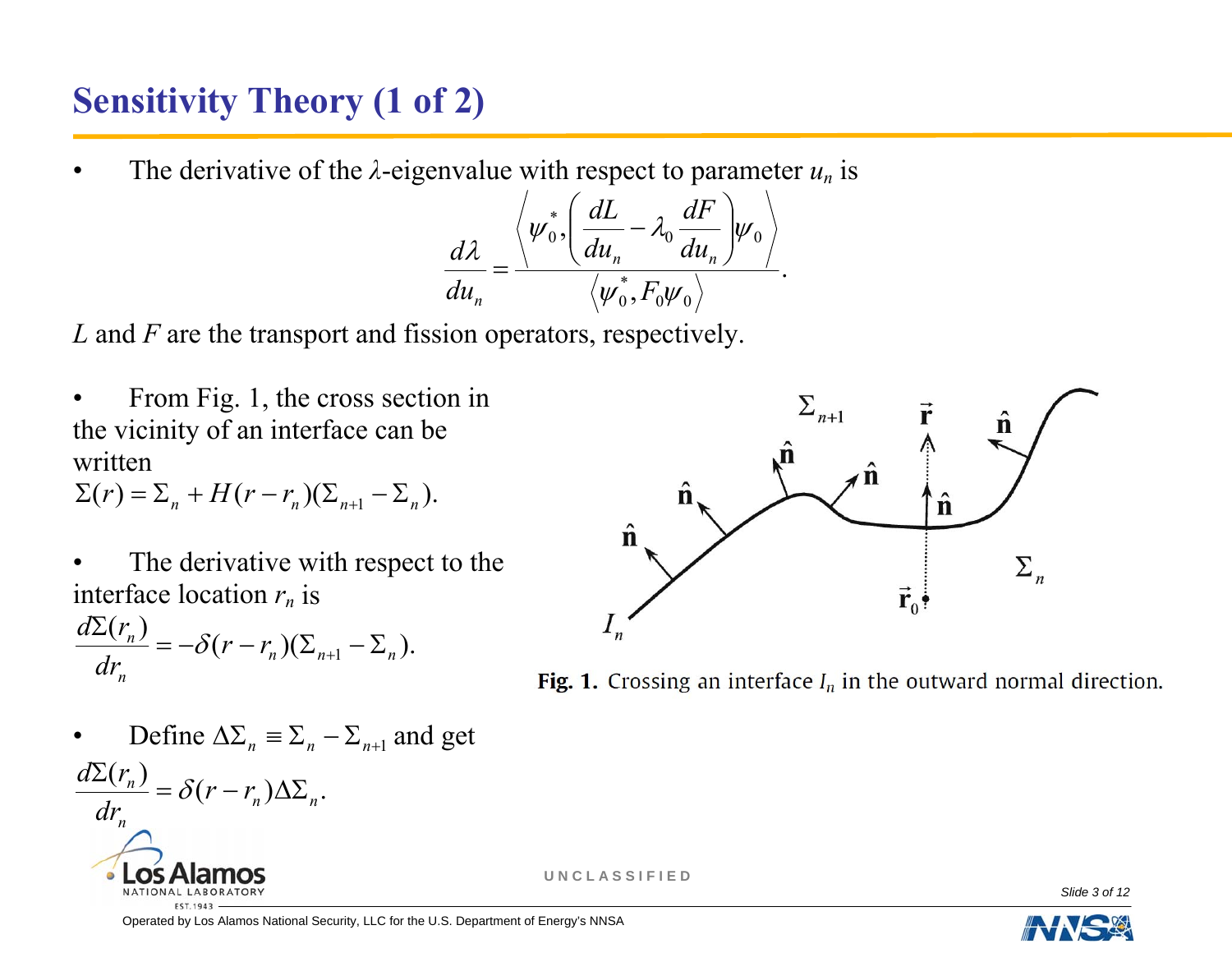#### **Sensitivity Theory (2 of 2)**

• Using 
$$
\frac{d\Sigma(r_n)}{dr_n} = \delta(r - r_n) \Delta \Sigma_n
$$
 yields  
\n
$$
\left\langle \psi_0^*, \frac{dL}{dr_n} \psi_0 \right\rangle = \sum_{g=1}^G \sum_{m=1}^M (2l_m + 1) \int dS \ \Delta \Sigma_{t,n}^g \phi_{0,m,IP}^{*g}(r_n) \phi_{0,m}^g(r_n) - \sum_{g=1}^G \sum_{g'=1}^G \sum_{m=1}^M (2l_m + 1) \int dS \ \Delta \Sigma_{s l_m,n}^{g'-s} \phi_{0,m,IP}^{*g}(r_n) \phi_{0,m}^{g'}(r_n)
$$

and

$$
\left\langle \psi_0^*, \frac{dF}{dr_n} \psi_0 \right\rangle = \sum_{g=1}^G \sum_{g'=1}^G \int_{I_n} dS \, \Delta[\chi^{g'\to g} \nu \Sigma_f^{g'}]_n \varphi_{0,0,IP}^{*g}(r_n) \varphi_{0,0}^{g'}(r_n).
$$

- Forward moments are the usual ones:  $\varphi_m^s(r) \equiv \int d\hat{\Omega} R_m(\hat{\Omega}) \psi^s(r, \hat{\Omega})$ .  $(\hat{\Omega}) \psi^{s}(r, \Omega)$  $\boldsymbol{\hat{\Omega}}$   $R_{_m}$  (  $\boldsymbol{\hat{\Omega}}$  $\varphi_m^g(r) \equiv \int d\hat{\Omega} R_m(\hat{\Omega}) \psi^g(r, \hat{\Omega})$
- Adjoint moments are "inner product moments":  $\varphi_{mIP}^{*g}(r) \equiv \int d\hat{\Omega} R_m(\hat{\Omega}) \psi^{*g}(r,-\hat{\Omega}).$  $(\hat{\Omega}) \psi^{*g} (r, - \Omega)$  $\boldsymbol{\hat{2}}$   $R_{_m}$  (  $\varphi_{m,IP}^{*g}(r) \equiv \int d\hat{\Omega} R_m(\hat{\Omega}) \psi^{*g}(r, -\hat{\Omega})$

• The sensitivity of *λ* to an interface location involves forward-adjoint inner products on the unperturbed interface convolved with cross-section differences across the interface.



**U N C L A S S I F I E D**

*Slide 4 of 12* 

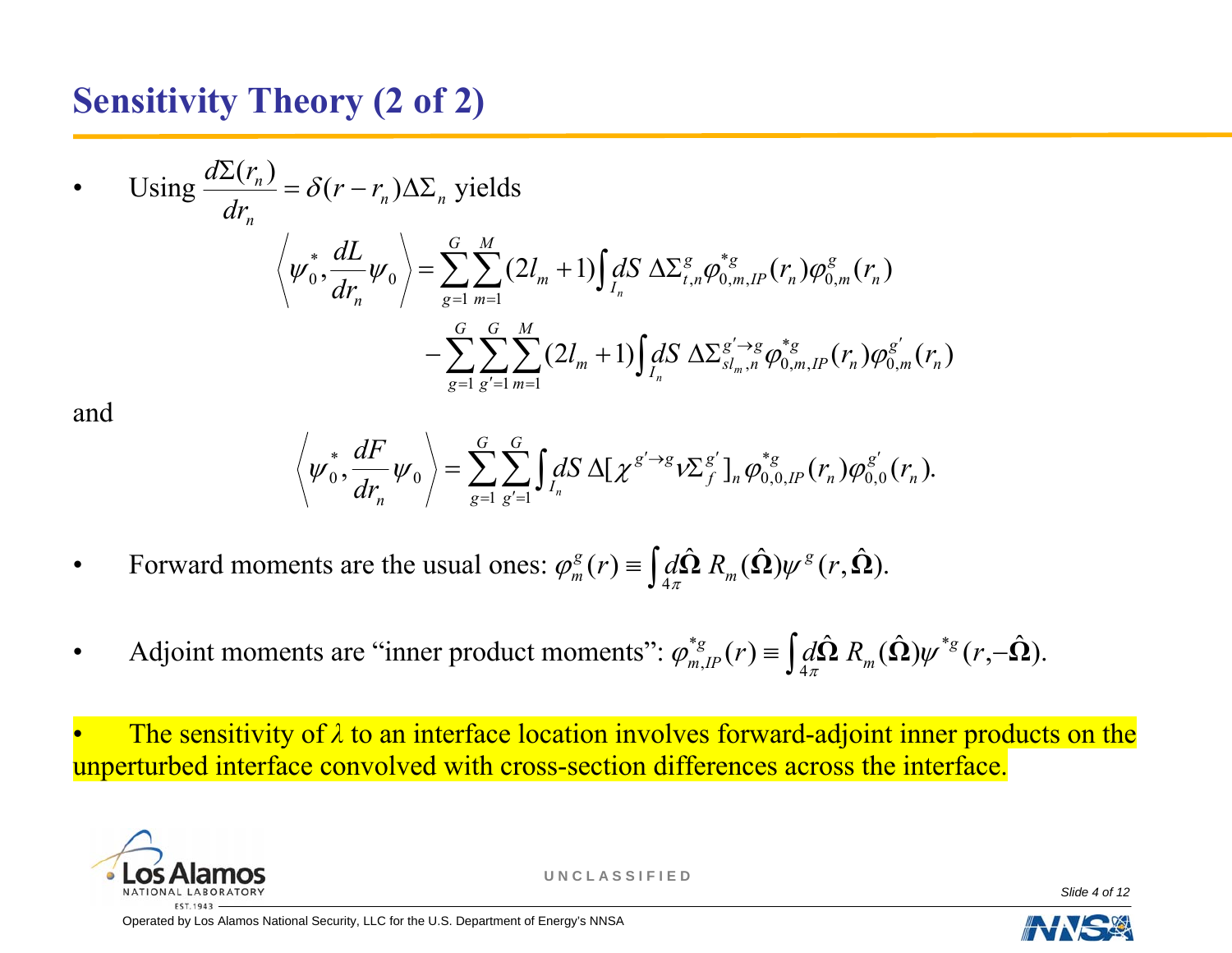#### **Relationship to Previous Work**

Our equation for  $d\lambda/dr$  can be written

$$
\frac{d\lambda}{dr_n} = \frac{1}{m_f} \int dS \sum_{g=1}^{G} \left\{ W_g(r_n) - \sum_{g'=1}^{G} \left[ W_{s,g'\to g}(r_n) + \lambda_0 W_{f,g'\to g}(r_n) \right] \right\}
$$

(with suitable definitions of the *W*s).

Rahnema (1984) gives the "first-order eigenvalue change due to the interior boundary (interface) perturbation" as

$$
\Delta \lambda = \frac{1}{m_f} \int_{I_n} dS \; X_I(r_n) \sum_{g=1}^G \left\{ W_g(r_n) - \sum_{g'=1}^G \left[W_{s,g'\to g}(r_n) + \lambda_0 W_{f,g'\to g}(r_n) \right] \right\},
$$

where  $X_I(r_n)$  is "an arbitrary first-order change in the interface points" in the direction of (or opposite) the surface normal at each point.

If each point on the perturbed interface is obtained by displacing each point on the unperturbed interface *the same* distance  $X<sub>I</sub>$  in the direction of the surface normal at the point  $(X<sub>I</sub>$  can be negative), then  $X<sub>I</sub>$  is not a function of space, and our equation and Rahnema's are related by

$$
\Delta \lambda = \frac{d\lambda}{dr_n} X_I.
$$



**U N C L A S S I F I E D**

*Slide 5 of 12* 

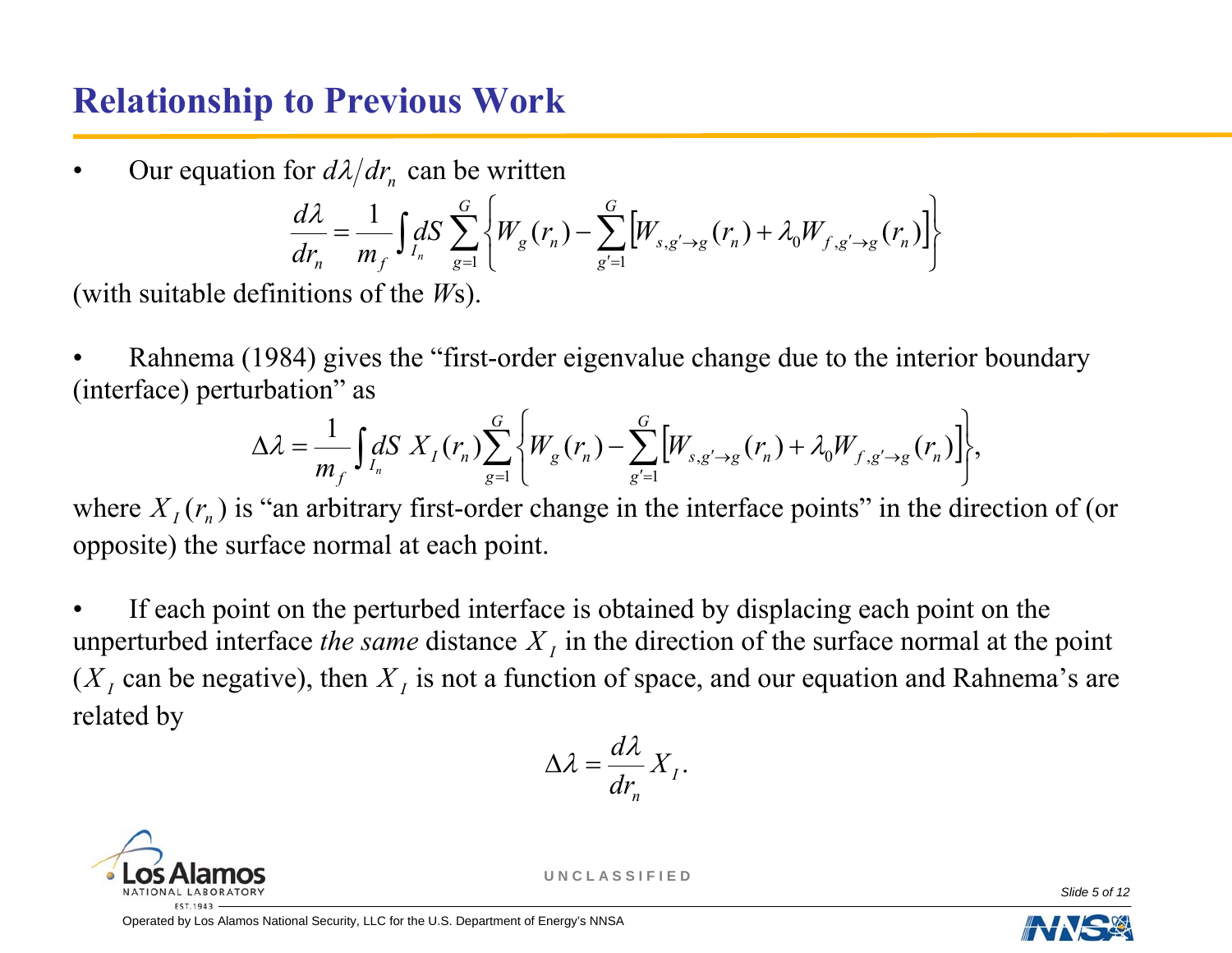#### **Uniform Expansion of a Cylinder**

- Bare HEU cylinder, 28.85 kg
- Unperturbed *keff* = 0.81938286 + PARTISN, *S*16, *P*3, 30 groups
- Assuming linearity,  $d\lambda/dr_{size} = d\lambda/dr_{cvl} + d\lambda/dr_{top} - d\lambda/dr_{bot}$

#### • Results

| Surface                       | $d\lambda/r_n$ , adjoint | $d\lambda/r_n$ , central diff.   Difference |         |
|-------------------------------|--------------------------|---------------------------------------------|---------|
| Cylinder                      | $-0.09344135$            | $-0.09325011$                               | $0.2\%$ |
| Top                           | $-0.04298977$            | $-0.04370721$                               | $1.6\%$ |
| <b>Bottom</b>                 | 0.04298977               | 0.04370721                                  | $1.6\%$ |
| "Size" (uniform<br>expansion) | $-0.1794209$             | $-0.1806921$                                | $0.7\%$ |
| Simple sum                    | $-0.1794209$             | $-0.1806645$                                | $0.7\%$ |



Agreement for the flat surfaces is poor because  $W_g$ , which is defined using angular fluxes, is estimated using flux moments, the number of which is limited (in PARTISN) to the number used in the expansion of the scattering source, and this is not necessarily enough to accurately reconstruct *Wg*.



**U N C L A S S I F I E D**

*Slide 6 of 12* 

 $Height = 10$  cm

 $Radius \rightarrow 7$  cm

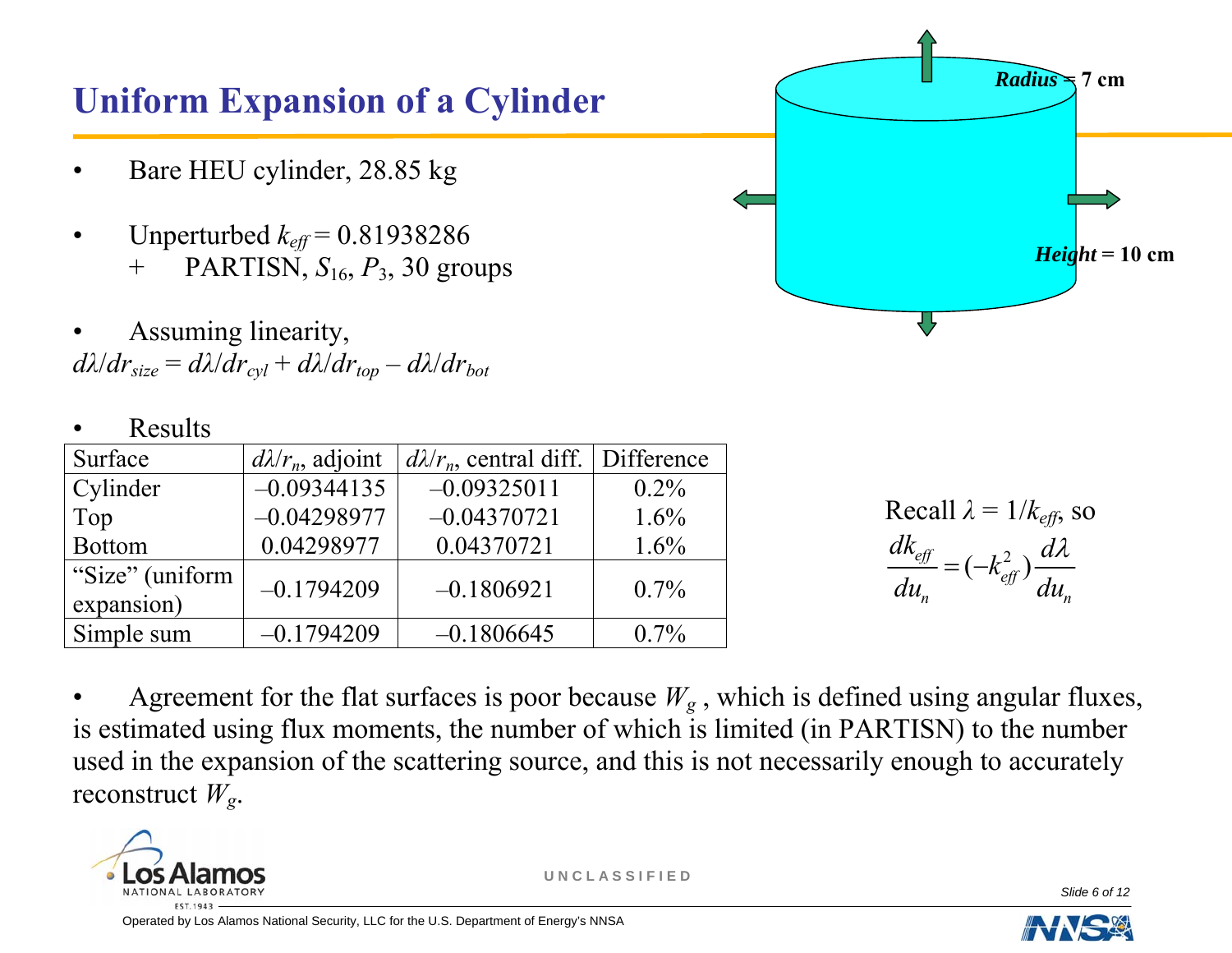## **Size of a tank/Location of a spherical shell**

- ICSBEP, HEU-SOL-THERM-012.
- HEU-oxyfluoride solution contained in a thin aluminum tank; infinite water reflector.
- What is the sensitivity of  $k_{\text{eff}}$  to the fuel radius? or, equivalently, to the location (inner radius) of the aluminum tank?

|                              | <b>Shell location</b>      |  |
|------------------------------|----------------------------|--|
|                              | (inner radius)             |  |
| $r_0$ , $\Delta r$ (cm)      | $27.9244, \pm 0.1$         |  |
| $k_{\text{eff}}(r_{-})$      | 1.0343074                  |  |
| $k_{\text{eff},0}$           | 1.0354058                  |  |
| $k_{\text{eff}}(r_{+})$      | 1.0364955                  |  |
| $dk_{\text{eff}}/dr_n$ (fit) | $1.094050 \times 10^{-2}$  |  |
| $C^2$ of the fit             | 0.999995                   |  |
| Sensitivity (direct pert.)   | 0.29506                    |  |
| $d\lambda/dr_n$              | $-1.020717 \times 10^{-2}$ |  |
| $dk_{\text{eff}}/dr_n$       | $1.094275 \times 10^{-2}$  |  |
| Sensitivity (sens. theory)   | 0.29512                    |  |
| Difference                   | $0.0206\%$                 |  |



$$
+ \qquad r_{out} = r_{in} + t \text{ (fixed)}
$$

$$
+ \quad d\lambda/dr_{shell} = d\lambda/dr_{in} + d\lambda/dr_{out}
$$



**U N C L A S S I F I E D**

*Slide 7 of 12* 

Operated by Los Alamos National Security, LLC for the U.S. Department of Energy's NNSA



**Fuel,**  $R = 27.9244$  cm **H2O,**   $R = 43.1244$  cm **Al,**  *t* **= 0.2 cm**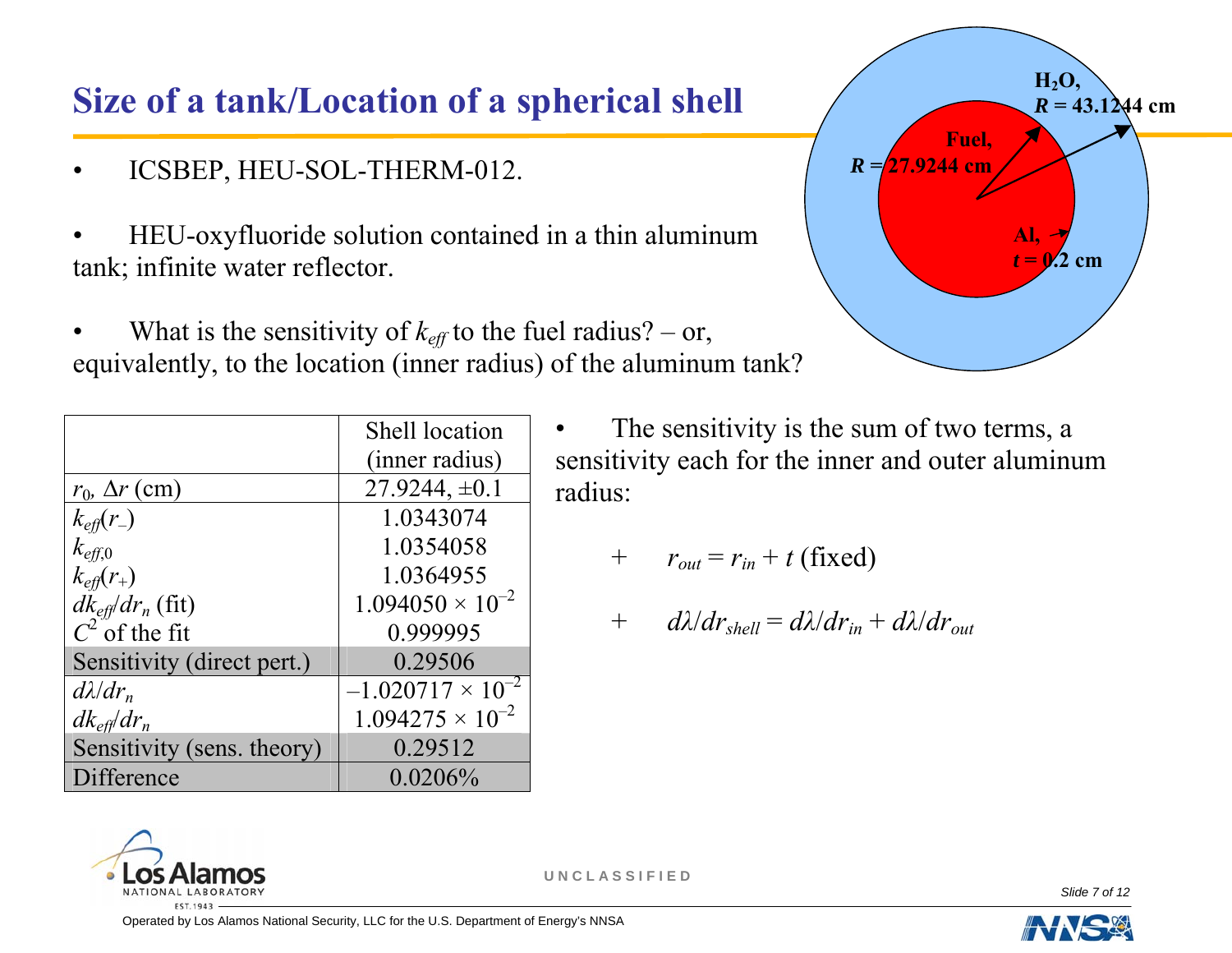#### **Zeus Critical Assembly Machine**



Figure 6. Schematic Cutaway of Zeus before Assembly.

- ICSBEP, HEU-MET-INTER-006.
- A two-dimensional PARTISN input file is given.
- Dimensions were rounded so that the lower core could be moved without changing the meshing.
- The lower core contains 4 fuel plates, 5 graphite plates, and a copper reflector.
- PARTISN with  $S_{16}$  quadrature,  $P_3$  scattering, MENDF6 30-group cross sections (not corrected). +  $k_{\text{eff}}$  = 0.96667



**U N C L A S S I F I E D**

*Slide 8 of 12* 

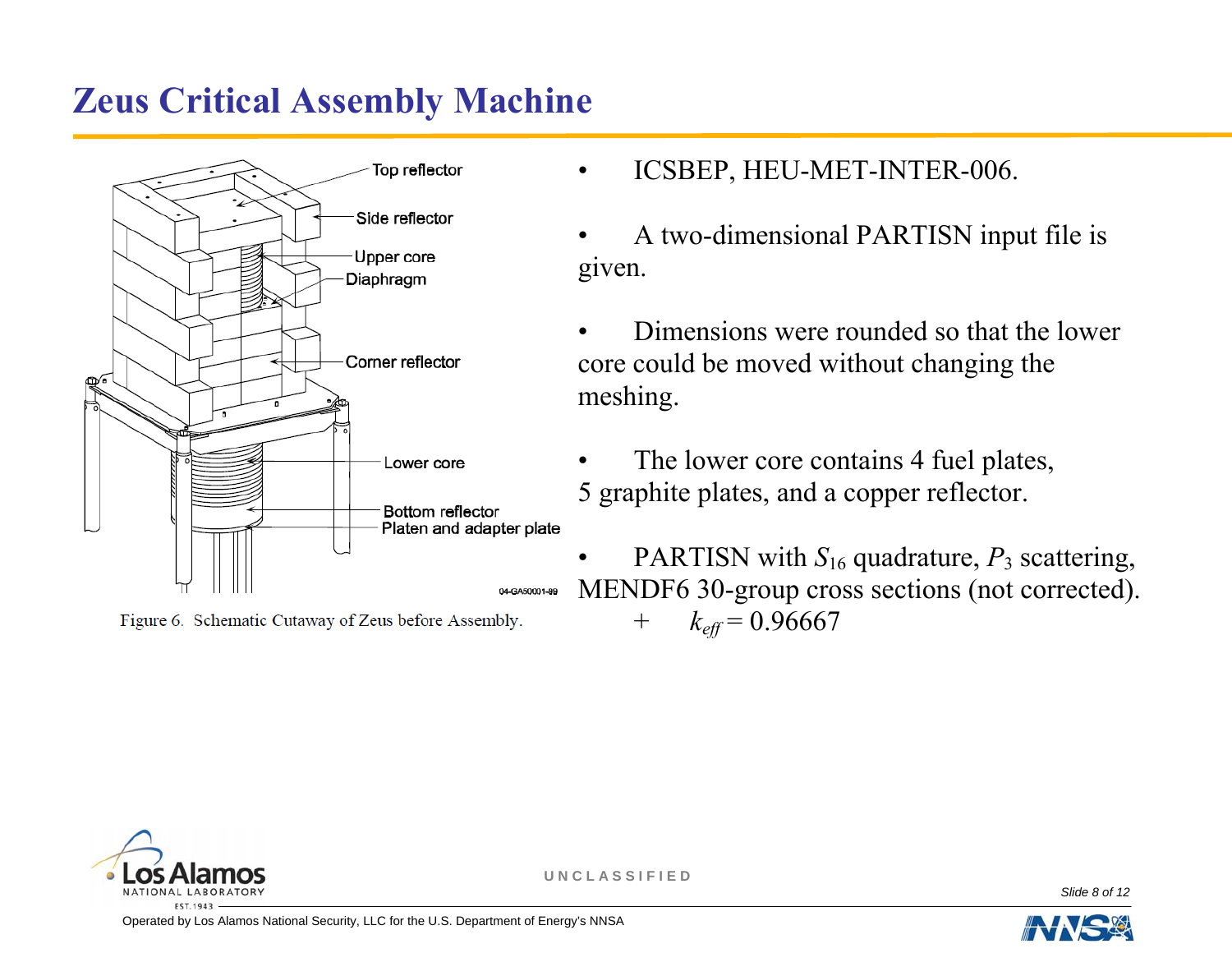# **Zeus Lower Core Results**

• When the lower core is 0.1 cm below full assembly,  $d\lambda/dz_n$  for each material interface in the lower core is:

| $z$ (cm)   | Central Diff. | Adjoint      | Difference |
|------------|---------------|--------------|------------|
| 57.6       | $-0.0067285$  | $-0.0067374$ | $0.132\%$  |
| $53.6^a$   | $-0.1251248$  | $-0.1248847$ | $-0.192%$  |
| $53.3^{b}$ | 0.1242767     | 0.1240026    | $-0.221\%$ |
| $45.2^a$   | $-0.0964496$  | 0.0962740    | $-0.182%$  |
| $44.9^{b}$ | 0.0953346     | 0.0951158    | $-0.229%$  |
| $36.8^{a}$ | $-0.0639967$  | 0.0639009    | $-0.150%$  |
| $36.5^b$   | 0.0629240     | 0.0627898    | $-0.213%$  |
| $28.4^{a}$ | $-0.0366902$  | 0.0367146    | 0.066%     |
| $28.1^{b}$ | 0.0360359     | 0.0360658    | $0.083\%$  |
| 24.1       | 0.0006416     | 0.0006392    | $-0.362\%$ |
| 9.7        | 0.0000482     | 0.0000499    | 3.628%     |
| 5.9        | 0.0000000     | 0.0000000    | $0.000\%$  |
| 0          | 0.0000449     | 0.0000345    | $-23.135%$ |
| Sum        | $-0.0096840$  | 0.0098139    | 1.341%     |
| Negatives  | $-0.338674$   | $-0.338326$  | $-0.103\%$ |
| Positives  | 0.319306      | 0.318698     | $-0.190\%$ |

<sup>a</sup> Top of a fuel plate.

**b** Bottom of a fuel plate.



**U N C L A S S I F I E D**

*Slide 9 of 12* 

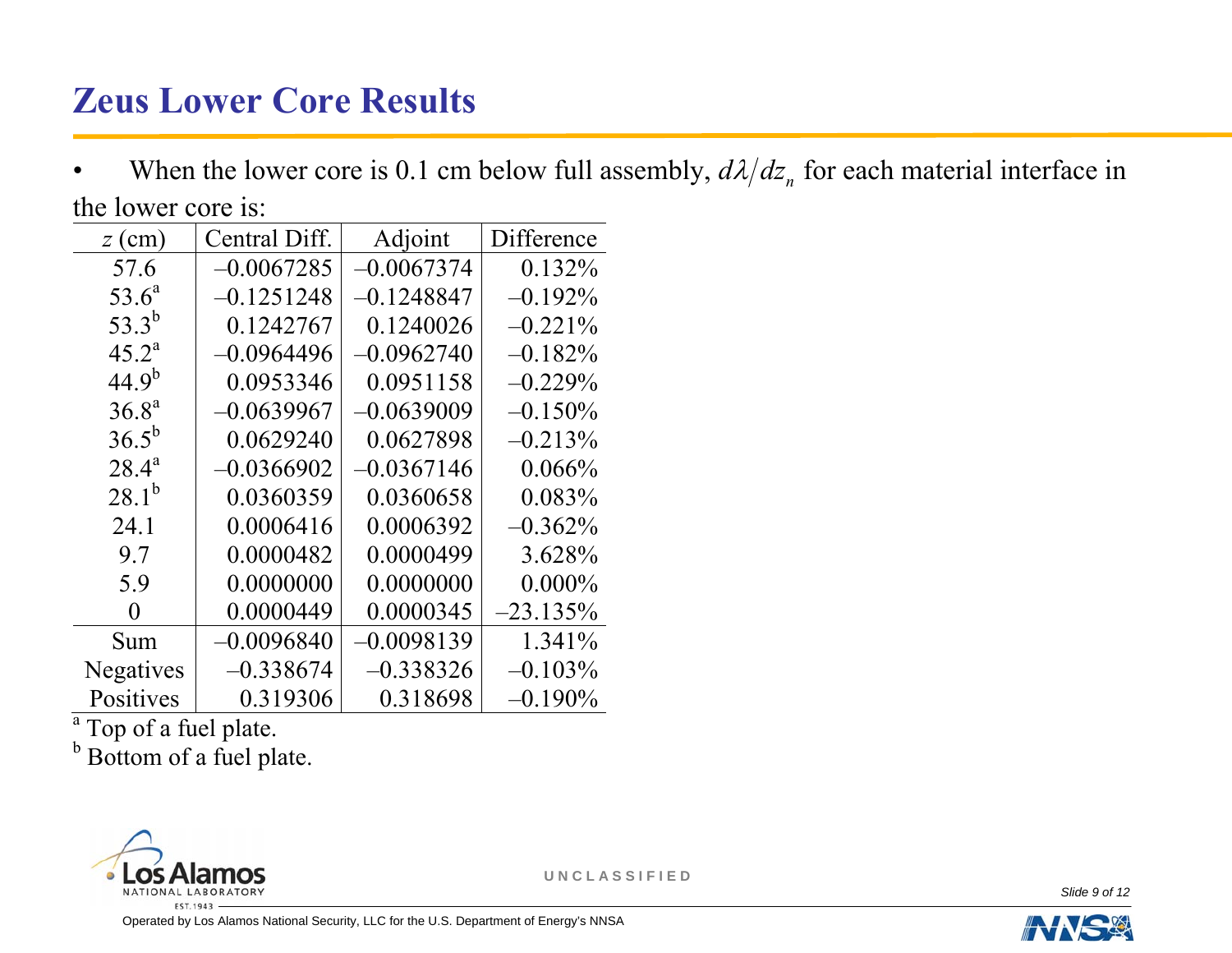# **Zeus Lower Core Results**

• When the lower core is 0.1 cm below full assembly,  $d\lambda/dz_n$  for each material interface in the lower core is:

| $z$ (cm)         | Central Diff. | Adjoint      | Difference |
|------------------|---------------|--------------|------------|
| 57.6             | $-0.0067285$  | $-0.0067374$ | $0.132\%$  |
| $53.6^a$         | $-0.1251248$  | $-0.1248847$ | $-0.192\%$ |
| $53.3^{b}$       | 0.1242767     | 0.1240026    | $-0.221\%$ |
| $45.2^{\rm a}$   | $-0.0964496$  | $-0.0962740$ | $-0.182%$  |
| $44.9^{b}$       | 0.0953346     | 0.0951158    | $-0.229%$  |
| $36.8^{a}$       | $-0.0639967$  | -0.0639009   | $-0.150%$  |
| $36.5^{b}$       | 0.0629240     | 0.0627898    | $-0.213%$  |
| $28.4^{a}$       | $-0.0366902$  | $-0.0367146$ | 0.066%     |
| $28.1^{b}$       | 0.0360359     | 0.0360658    | 0.083%     |
| 24.1             | 0.0006416     | 0.0006392    | $-0.362\%$ |
| 9.7              | 0.0000482     | 0.0000499    | 3.628%     |
| 5.9              | 0.0000000     | 0.0000000    | $0.000\%$  |
| 0                | 0.0000449     | 0.0000345    | $-23.135%$ |
| Sum              | $-0.0096840$  | 0.0098139    | 1.341%     |
| <b>Negatives</b> | $-0.338674$   | $-0.338326$  | $-0.103\%$ |
| Positives        | 0.319306      | 0.318698     | $-0.190\%$ |

The exact (central-difference) derivative for the entire lower core is  $\frac{-0.0074363}{\cdot}$ . The perturbation-theory estimate is … …a 32% difference.

There are higher-order effects (interactions) that are not accounted for in the first-order theory.

<sup>a</sup> Top of a fuel plate.

**b** Bottom of a fuel plate.



**U N C L A S S I F I E D**

*Slide 10 of 12* 

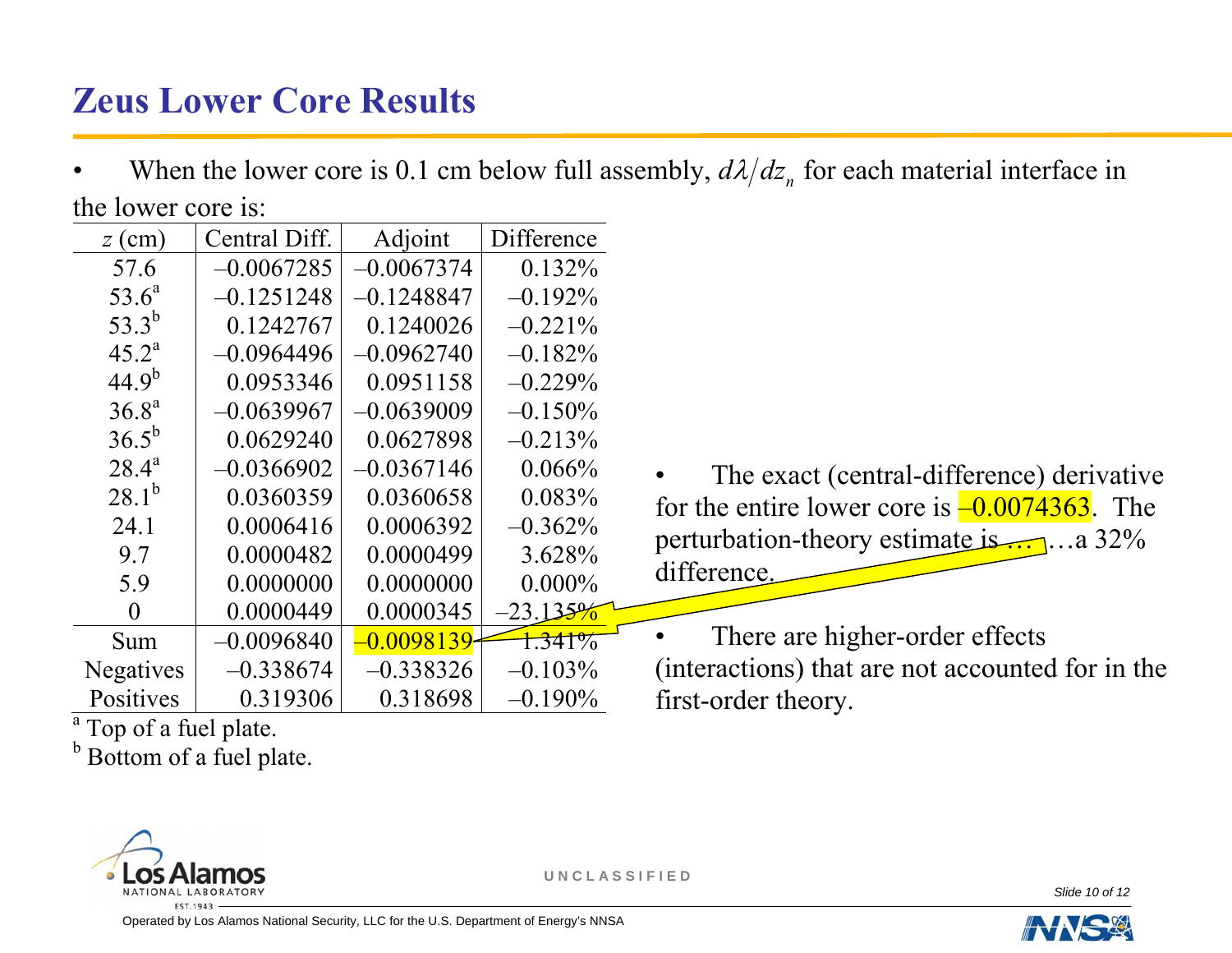# **Results for Zeus Radial Dimensions**

What is the total (group-summed) sensitivity of  $k_{\text{eff}}$  to the radius of the HEU plates alone, to the radius of the graphite plates alone, and to the radius of the stack of HEU and graphite plates together?

|                              | <b>HEU</b>                 | Graphite                   | $HEU + graphite$           |
|------------------------------|----------------------------|----------------------------|----------------------------|
|                              | outer radius               | outer radius               | outer radius               |
| $r_0$ , $\Delta r$ (cm)      | $26.67, \pm 0.1$           | $26.67, \pm 0.1$           | $26.67, \pm 0.1$           |
| $k_{\text{eff}}(r_{-})$      | 0.96613545                 | 0.96548091                 | 0.96422458                 |
| $k_{\text{eff},0}$           | 0.96739805                 | 0.96739805                 | 0.96739805                 |
| $k_{\text{eff}}(r_{+})$      | 0.96864860                 | 0.96927697                 | 0.97053377                 |
| $dk_{\text{eff}}/dr_n$ (fit) | $1.256575 \times 10^{-2}$  | $1.898030 \times 10^{-2}$  | $3.154595 \times 10^{-2}$  |
| $C^2$ of the fit             | 0.999992                   | 0.999966                   | 0.999988                   |
| Sensitivity (direct pert.)   | 0.34642                    | 0.52326                    | 0.86968                    |
| $d\lambda/dr_n$              | $-1.345168 \times 10^{-2}$ | $-2.024678 \times 10^{-2}$ | $-3.369845 \times 10^{-2}$ |
| $dk_{\text{eff}}/dr_n$       | $1.258888 \times 10^{-2}$  | $1.894813 \times 10^{-2}$  | $3.153700 \times 10^{-2}$  |
| Sensitivity (sens. theory)   | 0.34706                    | 0.52238                    | 0.86944                    |
| Difference                   | 0.1839%                    | 0.1696%                    | 0.0284%                    |

 $k_{\text{eff}}$  in the cylindrical Zeus is more sensitive to the radius of the graphite plates than to the radius of the HEU plates.

• Sensitivities here are additive.



**U N C L A S S I F I E D**

*Slide 11 of 12*